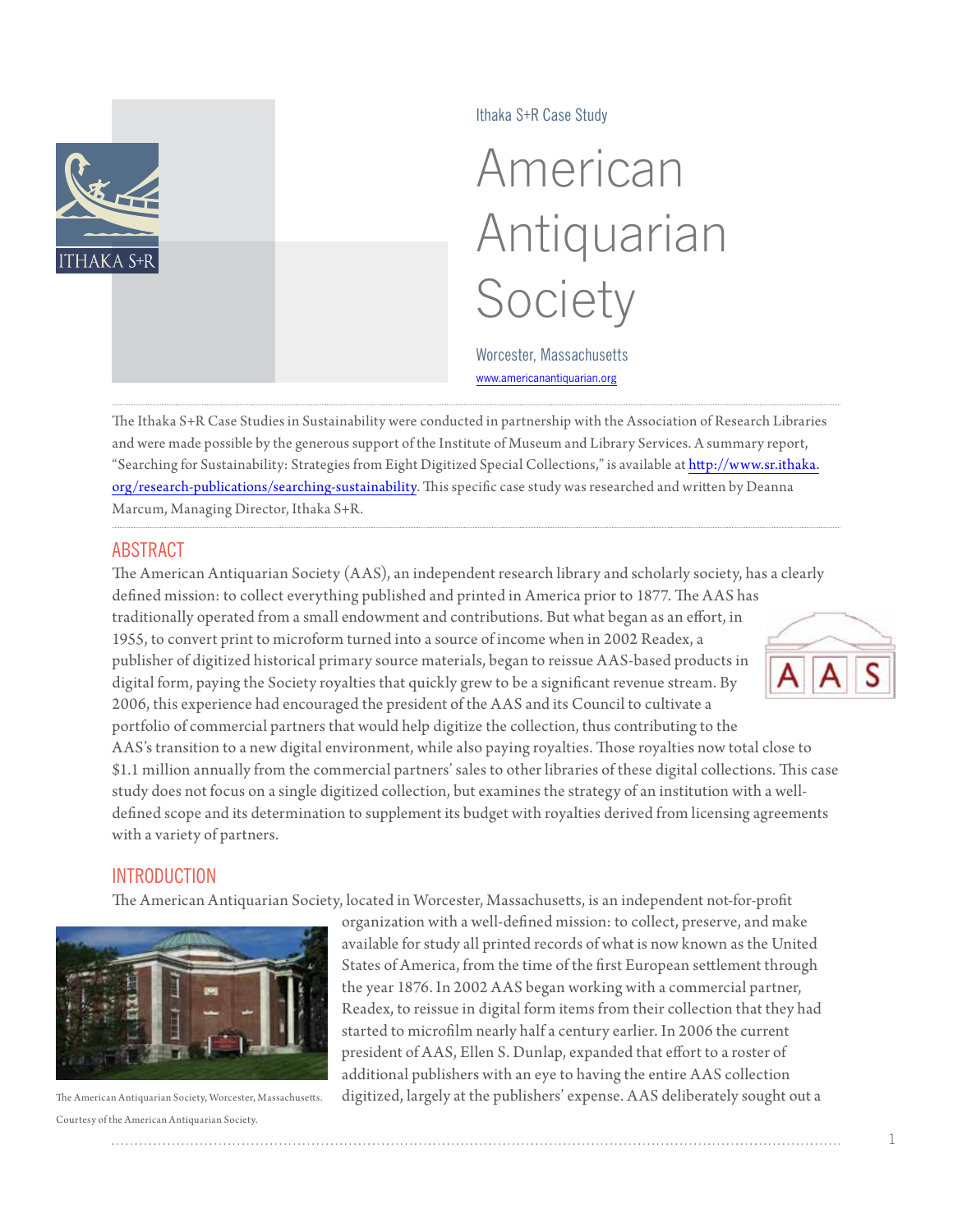variety of partners, each with different business models and markets, for the same reason that an investor seeks diversity in a stock portfolio: to expand revenue opportunity and concurrently reduce business risk. This would serve AAS not only by helping it adapt to the digital environment and allowing it to collect royalties from its commercial partners, but also by providing AAS with scans that could be made freely available at the end of the commercial publishing effort.

In the course of its two hundred years of existence, AAS has collected approximately three million items—a tremendous resource for researchers and, now, other libraries. The collections are made up of books, pamphlets, newspapers, periodicals, graphic arts, ephemera, and manuscripts. The Society has collected two-thirds of all



*The Vigilantes of Montana, or Popular Justice in the Rocky Mountains* . Courtesy of the American Antiquarian Society.

known books printed in the United States before 1820, and it has the largest and most comprehensive collection of American newspapers printed before 1876. For the time period it covers, the American Antiquarian Society is a national repository.

The Society is well known for its service to its users. Scholars who have been in residence at the AAS are asked to complete a survey at the end of their visits, and in it many of them indicate that the services provided by the AAS staff are unparalleled. The AAS offers programs for scholars, precollegiate, undergraduate, and graduate students, educators, professional artists, writers, genealogists, and the general public. In order to bring new researchers to its collections, the Society provides approximately fifty funded fellowships for research in the collections from four weeks to twelve months, and it has an educational program that offers research and study opportunities for graduate students, teachers, journalists, and creative writers and artists.

The American Antiquarian Society has a staff of fifty-two and an elected Council made up of scholars from the fields of early American history and literature along with collectors, public historians, and community and business leaders. The Council and

AAS leadership recognized early in the era of digitization that publishers were interested in their content; they also understood that, by forming partnerships with publishers of all types, they stood to gain the financial means to fund and expand the overall mission of the organization and develop the resources needed to maintain its physical assets, fund its programs and fellowships for researchers, and retain expert staff to manage the digitization processes.

## BACKGROUND

The story of how the AAS came to digitize its collection begins more than fifty years before the first page was scanned. Mindful of the need to make its collections more readily accessible to the scholarly community, the AAS began a program of microfilming its collections in 1955, and even in those early years made the

Seeking commercial partners would allow them to digitize the collections while also generating ongoing financial support in the form of royalties determination that to fulfill the goal of providing access to a wider community, it would need a commercial partner that had the capacity for filming large collections and marketing the microform copies to the academic library community. Through its partnership with the publisher Readex (which later

became a division of NewsBank), AAS led the successful effort to make all known pre-1820 American imprints and newspapers available in microform, thus permitting the study of early American history on campuses far removed from the East Coast libraries where most of the extant copies were to be found.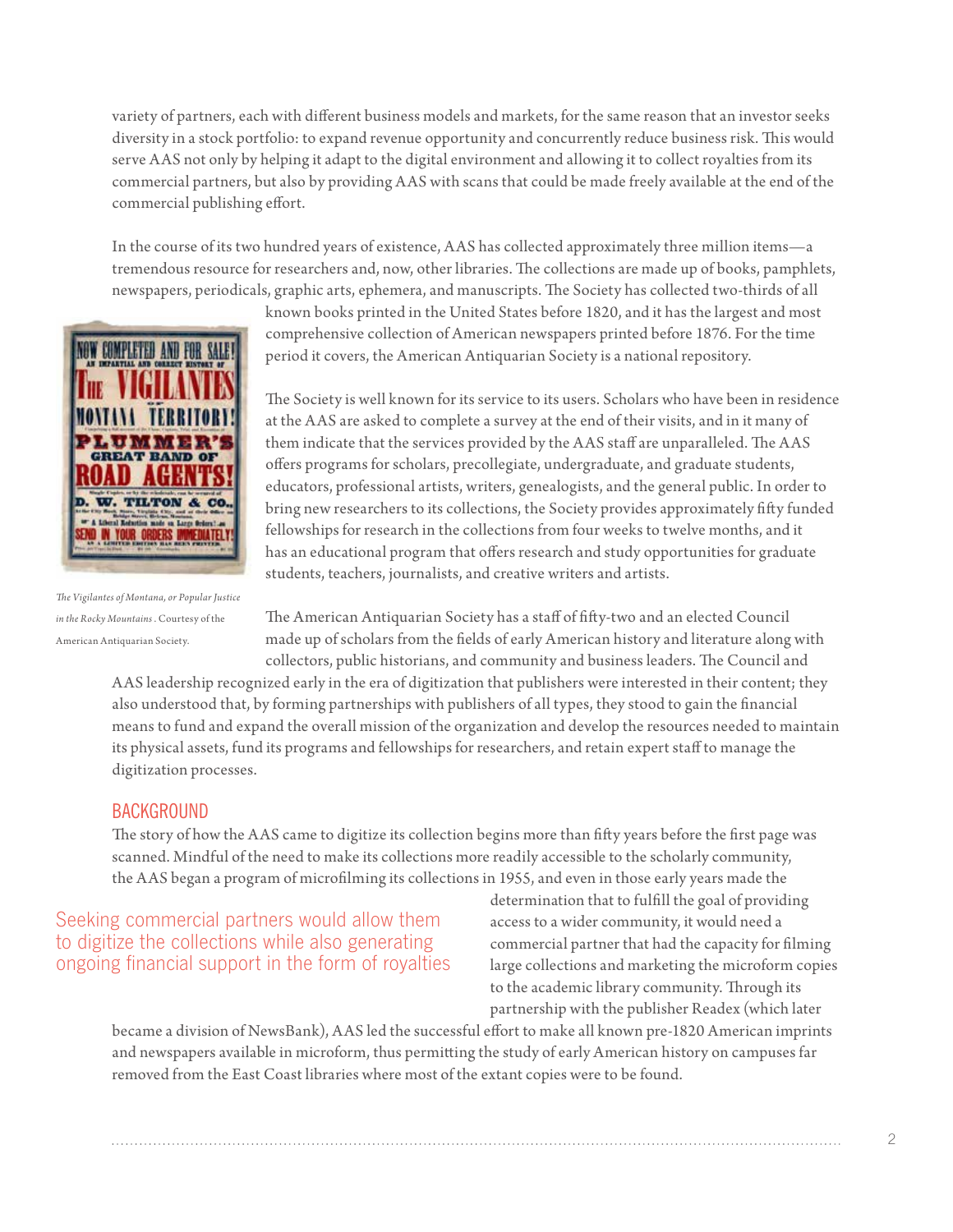In 2006, the organization established a deliberate digital strategy that included two key elements: it would attempt over time to systematically digitize everything on its shelves, avoiding the kind of rogue digitizing that creates a "virtual pile of stuff," in the words of AAS President Ellen Dunlap. She worried that the haphazard kind of digitization that was taking place could put at risk the preeminence AAS had achieved as a well-defined, comprehensive collection. To capitalize on that preeminence in the digital age, Dunlap believed that AAS would need to move aggressively on multiple fronts, and engaging multiple partners seemed to be the most promising strategy for moving quickly. Yet, as had been the case back in the 1950s, there were questions about the Society's capacity to undertake such a large-scale systematic effort, and AAS considered how it might undertake digitization at scale. Seeking to find a way to fund ongoing digitization, she used the situation as an opportunity to think creatively.

AAS determined that its collections had value, and the administration and Council concluded that seeking commercial partners would allow them to digitize the collections while also generating ongoing financial support in the form of royalties. In the absence of institutional funding such as a university library would enjoy, or an endowment large enough to sustain the organization, this royalty income would help support the full range of activities of the [organization. The](organization.The) Council saw merit in the plan, even though a few Councilors—most notably some of the academics—expressed regret that the Society was not in a position to digitize its collections without the "pay wall" limitations that commercial partnerships entail. But fiscal realities ultimately helped

# The organization nets approximately \$1 million that it then uses to invest in capital projects, collection development, and strategic initiatives to keep the AAS vibrant

everyone to fully embrace the notion that, while some institutions are raising money to digitize collections so that they can provide free access to them, AAS has adopted a strategy of making its past investments in collections work for the future of the institution and ultimately to the benefit of all. The Council approved

the general plan, leaving the details of individual contracts to Ellen Dunlap. Once that key decision was made, however, it was "all in," according to Dunlap, and the organization set about determining how best to execute the plan. To develop the program, Dunlap sought advice from a digital strategy and business consultant, and from that early discussion, a partnership was formed between AAS and Hal Espo, President of Contextual Connections, LLC, who helped develop AAS's digital strategy and has served the Society as consultant and commercial agent since 2006. His role has been to help make the introductions to key publishers and to serve as an agent, negotiating the terms for each contract. With his help, in 2006 AAS set up a competition among publishers for access to its highly specialized content and, by 2008, a half-dozen deals were in the works.

## SUSTAINABILITY STRATEGY

The Society generates its support—about \$5 million in 2012—in a several ways: \$1 million comes through grants and donations to the Society, \$2.5 million stems from an endowment, and \$1.5 million is generated through "auxiliary activities", most of the latter sum is from the royalties the private partnerships provide. After expenses attributed to operating its licensing program, the organization nets approximately \$1 million that it then uses to invest in capital projects, collection development, and strategic initiatives to keep the AAS vibrant. This section will focus just on the licensing activity.

#### Economic Model

One advantage the AAS has is that its collection is well defined; it is very large, comprehensive by nature, and bounded by geography and time. The AAS librarians had many ideas about the materials likely to be of interest to other libraries, though it is important to note that while they are insightful about the materials and how they are used in the scholarly community, like most library and curatorial staff elsewhere, the AAS staff had no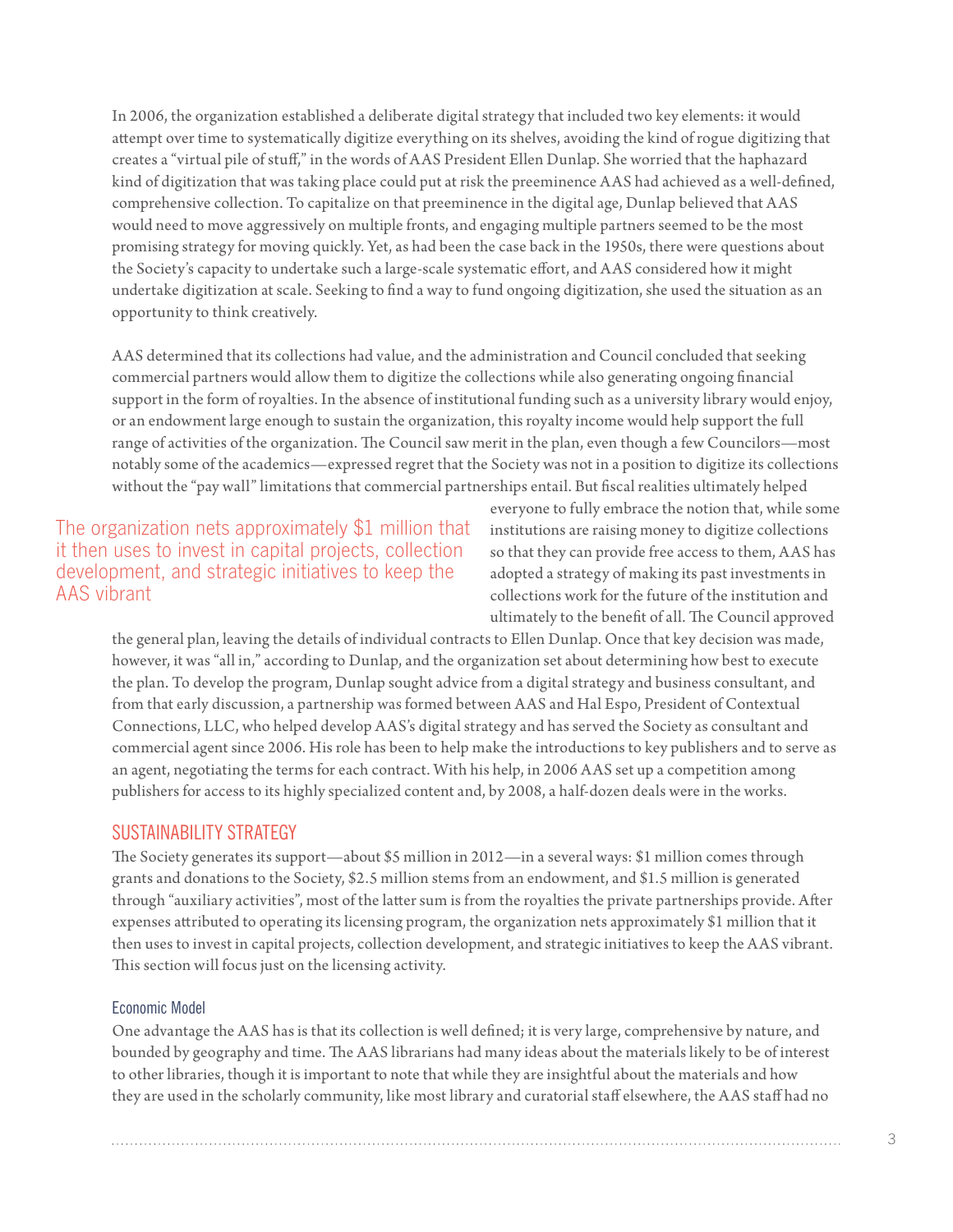substantive experience in the greater commercial marketplace. As pleased as AAS was that Readex was moving from microfilm to digitization, it was eager at the same time to pursue other digitization opportunities with publishers whose experience in various markets would both complement and supplement the interests and experience of Readex.

AAS has two considerations for the partnerships it enters into: to ensure that the digital content becomes available to AAS to use in any way it wishes after some agreed-upon period of time, and to earn as much money through the licensing agreements as possible. In forming the partnerships, the Society recognized that the marketplace is not monolithic, and thus its strategies and contract terms vary according to the publisher. In the words of the president, "AAS is not setting the demand; it is meeting the demand." Publishers are expected to provide information about user needs from their market research, and then the librarians work with them to determine the scope of the content to be digitized. The library set out to create as many of these agreements as possible. Financial targets were not set by AAS as a strategy, but it has learned through each opportunity what value its content has in each market. The primary initial goal was to determine whether the Society could form partnerships that would allow it to digitize its collections.

The Society had to account for a new way of doing business. The expenses that AAS has had to cover with this new approach include the agent's fees; the salary of a staff member who serves as an expediter for the digital projects, and a full-time second person in her unit; the set-up costs for the scanning area; and the additional electrical and data network capacity that was needed for infrastructure. All of these hard costs are tracked separately and provided to the Council in regular financial reports. AAS does not track soft costs—Dunlap's time and the curators' time are treated as part of their regular jobs. The costs of the two dedicated staff, the agent, legal fees, travel, and miscellaneous expenses have averaged \$140,000 per year. Revenues from licensing agreements have averaged \$1.2 million per year, and since the early days of its partnerships, AAS has recognized that there would be an additional need to project the revenue income and plan for much-needed capital improvements based on when the large payments would be coming in. Over the years, AAS has gained expertise in tracking expectations, and it projects the revenue it will receive each year.

The royalty streams will not last forever, so the Council wants to use the funds to make capital improvements or to purchase large collections that would be otherwise impossible for the library to acquire. All of the contracts with publishers are of limited duration, and recognizing this reality, the AAS has established a list of priorities for using the revenues generated from licenses.

#### **Partnerships**

Dunlap wanted to secure partners who would agree to a long-term and substantive relationship with AAS, though she appreciated that there are always multiple means to an end, and thus not all of AAS's commercial relationships are alike or even as she might have hoped. Throughout, as steward of the materials themselves, AAS wanted its commercial-facing activity to enlighten the organization about end-user needs, and Dunlap realized that, on virtually all issues, the expertise of AAS and that of the publishers are different and complementary. Dunlap cited data mining, digital humanities trends, and discovery as examples of emerging areas in which the publishers have added significantly to the understanding of AAS staff. The publishers, in turn, have learned a great deal from the staff about collections and their value to scholarship. Needless to say, this kind of relationship between a cultural heritage organization and publishers is not common. As the parties have gained experience with their partnership, each has learned from the other, to their mutual benefit.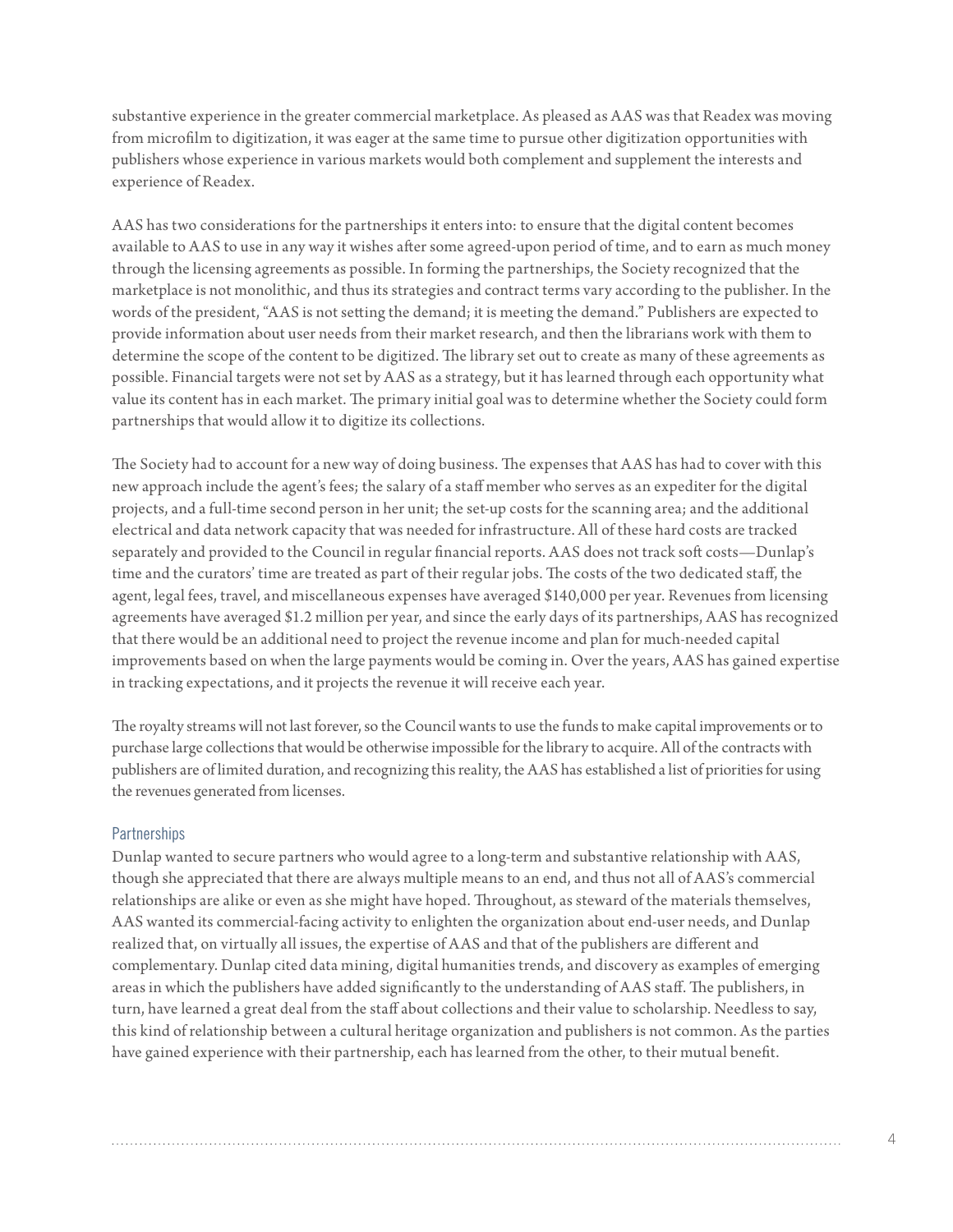#### **How AAS structures its partnerships**

When AAS decided to pursue commercial licensing partnerships, it had some experience, having already worked with a publisher in the microfilm era, and it had a huge corpus under license because of the microform agreements. The Society did not see it as a big step to extend commercial partnerships in the digital era.

The terms of each contract vary, but the Society insists upon a number of features:

- AAS aims to maximize the revenue it generates through its licensing agreements with commercial partners. Throughout the term of any commercial license, the publisher must pay royalties to AAS.
- AAS actively seeks long-term licenses, extending from five to twelve years, with precise provisions that allow for extensions, terminations, and other key factors.
- AAS owns the scans, and at the end of the term of the contract AAS must have unfettered use of them.
- Many of AAS's contractual agreements include a provision that specifies the revenue targets that must be met.
- The scans created must be of sufficient quality to represent AAS well, though they need not be "preservation" quality," which demands a level of effort generally unsupported by commercial activity.

The AAS librarians and curators are enthusiastic about the partnerships they have nurtured with the publishers. One of the essential requirements set out in the license agreements is that the two parties stay in touch with each other throughout the projects. AAS staff are often consulted by the publishers for their bibliographical knowledge, and they always have the last word when it comes to how the collection materials can be safely handled during the scanning process. Publishers often turn to AAS for names of scholars familiar with the collections to serve as advisors for their projects, and they seek advice from staff as they develop research tools and interface features for the digital products. AAS staff see the positive impact of extended collection reach and of their own activities in support of the use which comes from that extended reach.

AAS considers its licensing program to have been an unqualified success. Dunlap's metric is very simple: she measures success not by clicks or Google analytics, but by the size of the checks she receives, and by the number of publishing partners who return to do more work with AAS.

#### Public Benefit

While the immediate benefits of the private partnerships are financial, AAS believes that there are substantial long-term public benefits to this approach as well. As of 2013, AAS licensing agreements have yielded 25 million scans, and eventually all of that digital content will come back to AAS as digital files that can be made



*A New Plan of the Harbour of Boston in New England*. Courtesy of the American Antiquarian Society.

publicly available at the conclusion of the commercial publishing effort.

In the meanwhile, there have been other, more immediate public benefits of this work. As a result of the coordinated digital workflow, all items that are digitized, even by partners, are cataloged by AAS and therefore discoverable through the AAS's main digital catalog. To facilitate access to the online products, whenever it is feasible AAS builds links between its own OPAC records and digitized items that are currently in a commercial partner's collection; for researchers affiliated with institutions that have purchased access to that collection, the links will provide direct access to the desired items. Also, AAS has used licensing revenue in many ways that benefit the public, most importantly by the investment of more than \$1 million in acquisitions that add to the strengths of AAS collections. It has been able in many cases to acquire collections—which it could not have afforded out of its regular collection-development budget—that would otherwise have been dispersed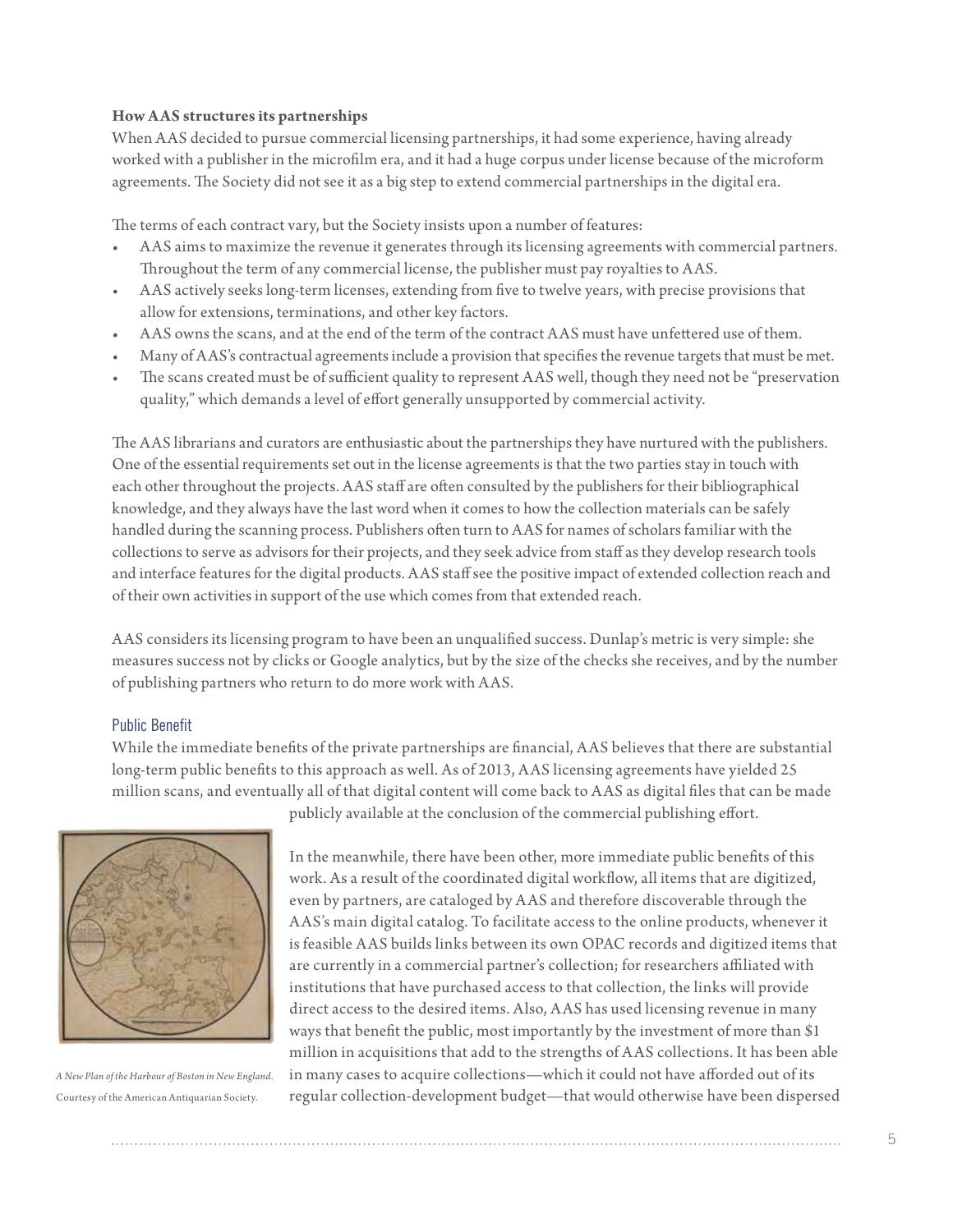to private collectors. And it has been able to expand efforts at cataloging certain collections that have for too long been "hidden" at AAS. Moreover, AAS has facilitated access to collections by the creation of online tools such as Clarence (which provides issue-level cataloging for its vast newspaper collection) and MyWebAAS (which eases the process of requesting materials in the reading room and ordering reproductions online).

Revenue from commercial partnerships has also made it possible for AAS to digitize important portions of its collection that it chooses to make freely available via a digital asset management tool called GIGI (which stands for Graphical Interface of Gathered Images, but is really an homage to Curator Emerita Gigi Barnhill). Rich with metadata and linked to individual OPAC records, GIGI currently contains about 80,000 scans created by the AAS staff photographer as a result of collection projects (some grant funded), patron orders, and staff requests. The number of items in GIGI is growing at a prodigious rate, and it affords the scholarly community and the general public alike a window into the AAS collections, especially those manuscript and graphic arts collections that are outside the purview of the current publishing partners.

# KEY FACTORS OF SUSTAINABILITY

**1. An integrated digital workflow.** The key to success for AAS is that the digitization it has undertaken is not a separate activity or a bolt-on operation. When the decision was made to digitize the entire collection, the president of AAS recognized that the entire staff had to embrace the digital environment. There is not a separate workflow for digitized collections. There is a single workflow, and digital work is spread throughout the organization. Everyone has a role, and every one of the commercial partnerships is managed by a library professional.

Perhaps because of strong leadership, perhaps because of their already strong service ethic, or perhaps because they see digital as the future, staff members appear to be supportive and enthusiastic about the direction of the library. In all of our interviews, there was not a hint that anyone sees digital as a threat. In fact, there was unusual excitement about the digital future on the part of a staff that has long tenure with the organization.

**2. Bringing in external expertise to create a new, and different, program.** The AAS hired someone with industry expertise to build a focused approach to the commercial world and ultimately negotiate on its behalf. The library knew it had to learn quickly how to operate in its chosen commercial markets, and bringing in someone with that expertise gave it needed insight into how publishers think and what they would need from a partnership, as well as what AAS could fairly expect and how best to achieve its objectives.

The library understood that it was not expert in negotiating contracts and concluded that for this strategy to be successful, it had to identify an agent who possessed relevant business and negotiating skills. The president of AAS turned to someone she knew to be a consultant to publishers and asked if he would accept a consulting assignment with a library. He agreed.

At first, Hal Espo worked as a strategy consultant to the library, and in a short time his role was expanded to include that of agent. His fees as an agent are a function of concluded contracts and revenue generation. If the library and a given vendor/publisher cannot come to an agreement, Espo receives no related compensation. His role is multifaceted: he has become deeply familiar with the AAS collections, and he routinely "pitches" ideas to publishers for digital projects; he negotiates terms of the agreements; he brings with his work an experienced intellectual property attorney to develop lengthy (up to fifty pages) and comprehensive agreements that protect the interests of the library; he works hard to maintain AAS relationships with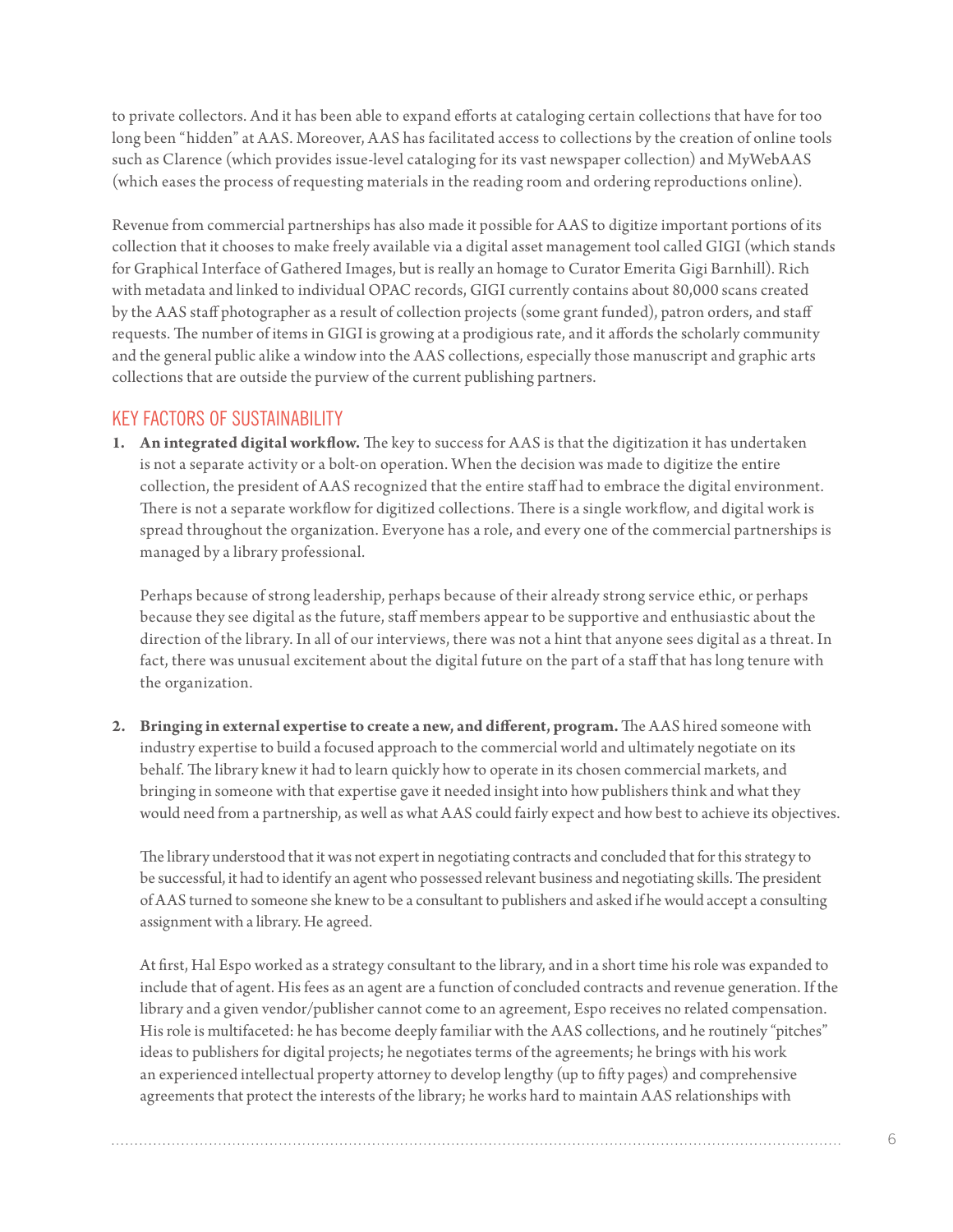publishers; and he keeps the AAS Council informed about AAS's licensing business and the markets in which the Society commercializes its content. In the beginning of the consulting assignment, he coached the AAS president on becoming more business-savvy. The president is very pleased with the result, and Espo takes great pride in the business acumen that the president has developed over time.

## ONGOING SUSTAINABILITY ISSUES

- **• Community unease with a model that does not offer wide access.** Some in the research library community have expressed concern that this strategy, while successful for AAS in terms of generating funding, does not offer enough public benefit, since the commercial partners have tended to use the content in fee-based products only. Dunlap's response to this concern has been that AAS does not have a provost to appeal to for money in next year's budget; the strategy is a good one for "an institution that has to pay its own light bill." She points out that AAS has for two centuries acted as a steward for these collections in the interest of the public good, and that private support is now needed to keep these materials accessible—on site at present, and online in the future. Moreover, she is able to point to all of the mission-related strategic investments—from acquisitions, to cataloging, to capital improvements of all sorts—that have been possible only because of this new revenue stream.
- Less direct contact with scholars. The commercial partnerships pose a philosophical dilemma: While people are using its collections with much greater frequency, the collections are no longer deeply connected to AAS. The library prides itself on the relationship it enjoys with the scholars who come to use its collections, and yet it has little say in how the content is made accessible to those who use it online. Dunlap worries that this could undermine the deep connections AAS staff have enjoyed with their users. The library recognizes that it will have to be much more engaged in the digital humanities if it is to meet scholars where they are working, and to that end has just announced the appointment, under the ACLS Public Fellows program, of a full-time digital humanities curator.
- **Long-range strategy for sharing the digitized content.** The next challenge is to design a strategy for what to do, ultimately, with those scans that are being created by all the partners. The current infrastructure of AAS is not capacious enough to ingest and make accessible the large number of digital files. The AAS is thinking seriously about how to work with other organizations to make the digital files available in the future. Dunlap believes that market forces and the academy are building infrastructures that will accommodate these scans.

# LESSONS FOR OTHERS

- **1. Unique content may be valuable to the right publisher.** AAS has a collection that is both wide and deep, and other libraries may have a harder time creating similar arrangements. On the other hand, many organizations have deep, albeit smaller specialities, and may be able to use a similar strategy for commercializing those collections. Other institutions will have to choose the right business style for themselves: Will they focus on the best of, or all of, a particular collection?
- **2. Understanding how to measure this value is critical.** When AAS chose to work with private partners, it understood that these partners were planning to create products that would ideally be profitable, and it took steps—including bringing in someone with experience in this domain—to negotiate on its behalf. Determining licensing terms, including royalty fees, exclusivity clauses, and other contractual terms that will have an impact on financial and public benefit, should be done with a deep and nuanced understanding of the marketplace.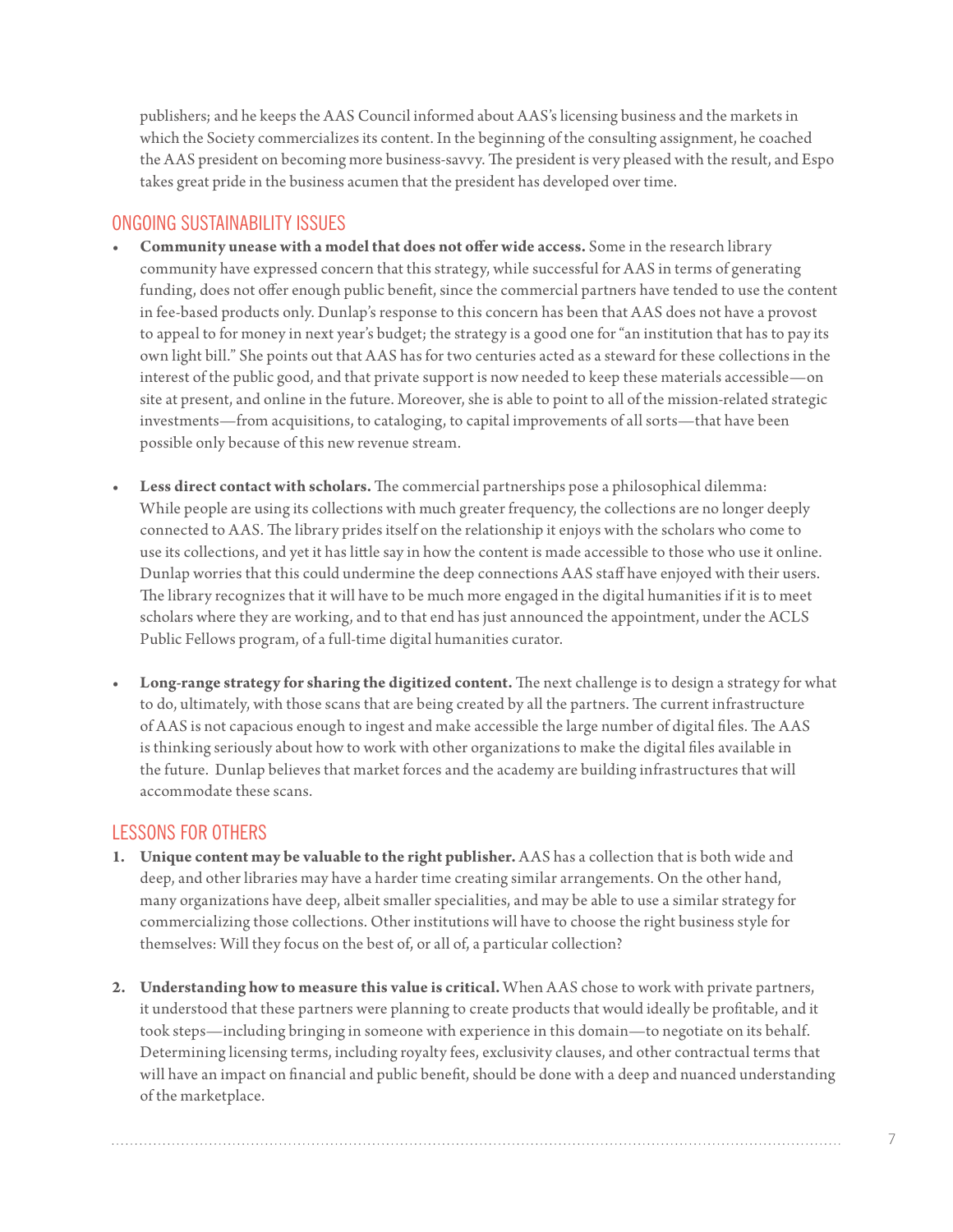**3. Developing a strategy to fit your mission is essential.** While there has been criticism from some quarters about the AAS digitization strategy, Dunlap sees this effort as a necessary means to move the AAS and its significant cultural assets securely into the future. Her mandate includes stewardship of not just the virtual collection but the physical collection and the landmark building that houses it, and the decision to prioritize commercial partnerships serves this stewardship. Project leaders and institutional directors will need to carefully assess the aims and mission of their initiatives, as well as the range of resources available to them, when crafting a mission-aligned strategy.